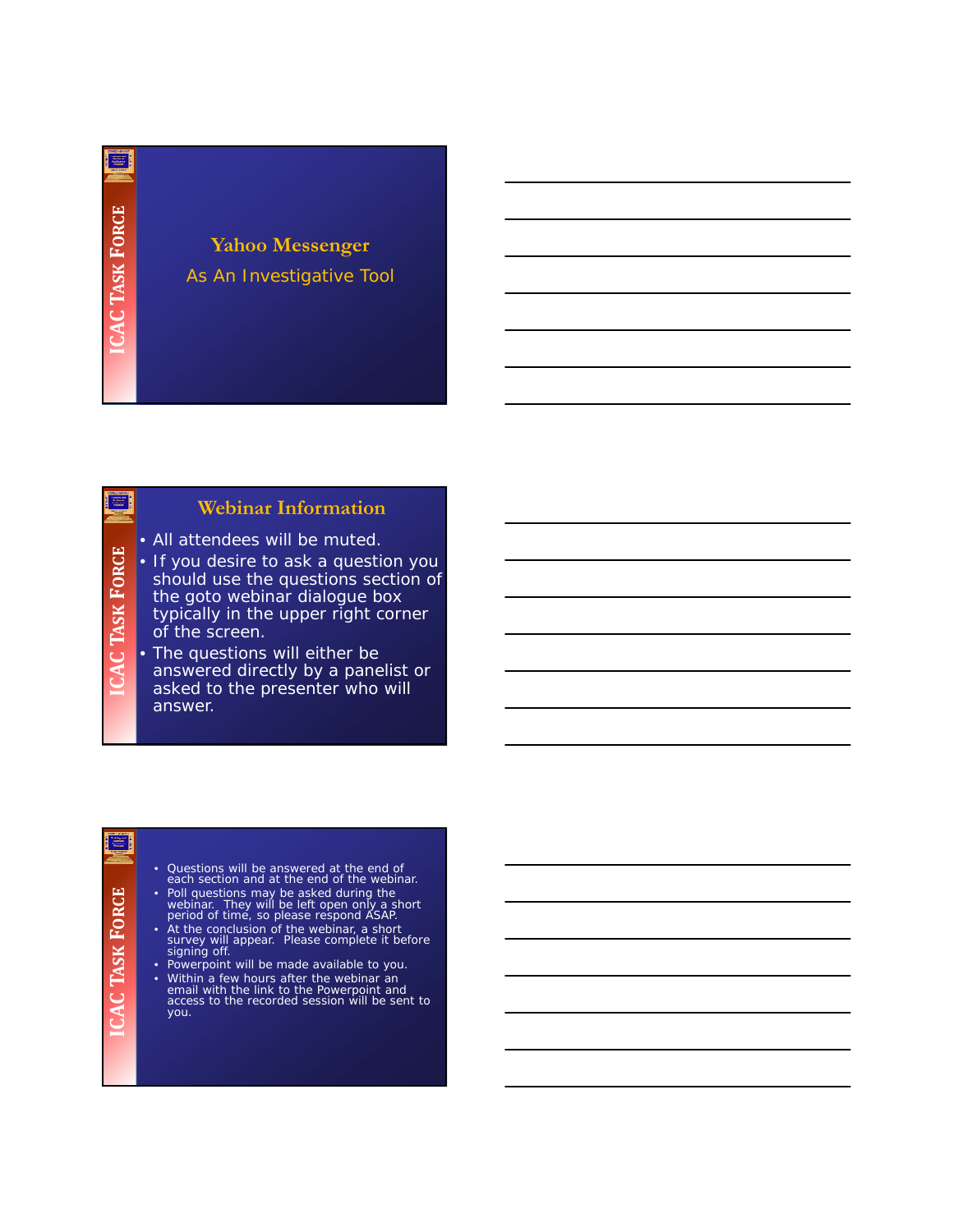## **Agenda**

- Review of basic functions
- Aliases, video conferencing, web client
- Archiving vs Conversation **History**

**K**

**TAS**

**ICAC**

**FORCE**

覃

• How do these changes impact our UC investigations?



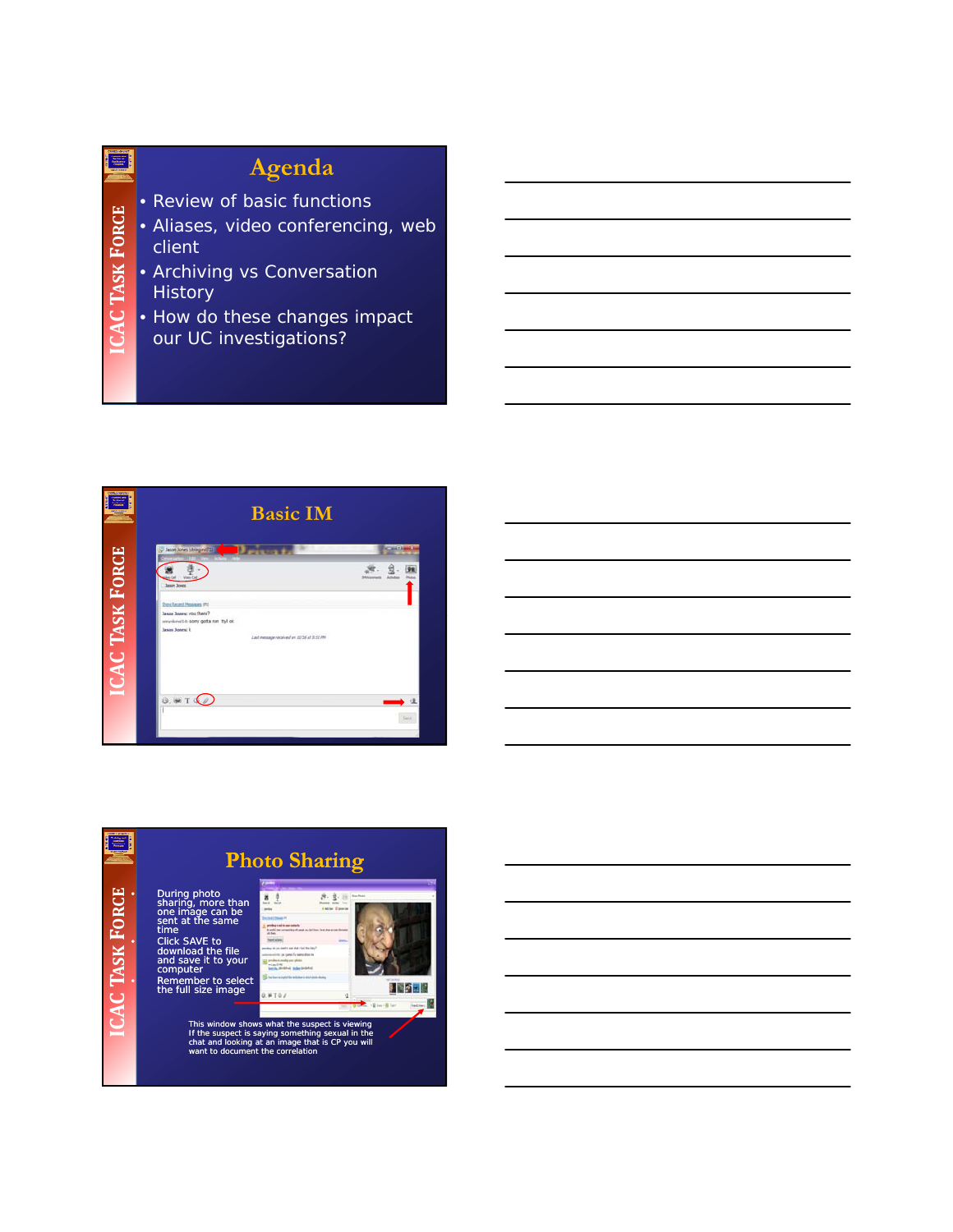#### E **Receiving a file** • Receiving a file **FORCE**  $\frac{g}{\sqrt{2}} = \frac{g}{2} = \frac{g}{2}$  $89$ via direct send method  $\begin{array}{l} \textbf{In the case of the program is a set of the program is a set of the program is a set of the program is a set of the program is a set of the text is a set of the text is a set of the text.} \end{array} \begin{array}{l} \textbf{A} = \textbf{A} + \textbf{A} + \textbf{A} + \textbf{A} + \textbf{A} + \textbf{A} + \textbf{A} + \textbf{A} + \textbf{A} + \textbf{A} + \textbf{A} + \textbf{A} + \textbf{A} + \textbf{A} + \textbf{A} + \textbf{A} + \textbf{A} + \textbf{A} + \textbf{A} + \textbf{A} +$ • Run NETSTAT **K** or GRABSTAT<br>to identify the **TAS** suspect's IP **ICAC** address  $0.9197$

|                       |             |                                                                                                                                 | <b>File Transfer</b>                                                                                                                                      |                                                                                                                                                                                                                                                                                                                                             |                                                                                                          |                                                           |
|-----------------------|-------------|---------------------------------------------------------------------------------------------------------------------------------|-----------------------------------------------------------------------------------------------------------------------------------------------------------|---------------------------------------------------------------------------------------------------------------------------------------------------------------------------------------------------------------------------------------------------------------------------------------------------------------------------------------------|----------------------------------------------------------------------------------------------------------|-----------------------------------------------------------|
| <b>CAC TASK FORCE</b> | ۰<br>۰<br>۰ | Direct file<br>transfer<br>This transfer is<br>not archived<br>Use screen<br>capture<br>software to<br>document the<br>transfer | pendido<br>when comes<br>pervilling: Sit you want<br>enherskeyft 666; 'et i n<br>perudhou in sendis<br>Helt and COT HIT!<br>laye As., (a) +5th<br>0.91797 | Contact Esplora<br>that Wind Cal<br>that train Cal<br>Californi Nusber<br>Send SHS Message<br>Sand Email:<br>Send My Contract Details<br>Send My Mexistrater Ltd<br><b>Request Contract Details</b><br>San Putts<br>Choose Activitie<br><b>Indets Colleges</b><br><b>Hure dellano</b><br>to have accepted the waitution to start plans show | Ch4x3<br><b>Colec</b><br>Celus<br>Oslet<br>Chief<br>Orie Balter"<br>Ozielpgtukt<br>Originals<br>Original | AAE Liver G Sprawe Use<br>i information with them.<br>2tr |
|                       |             |                                                                                                                                 |                                                                                                                                                           |                                                                                                                                                                                                                                                                                                                                             |                                                                                                          |                                                           |





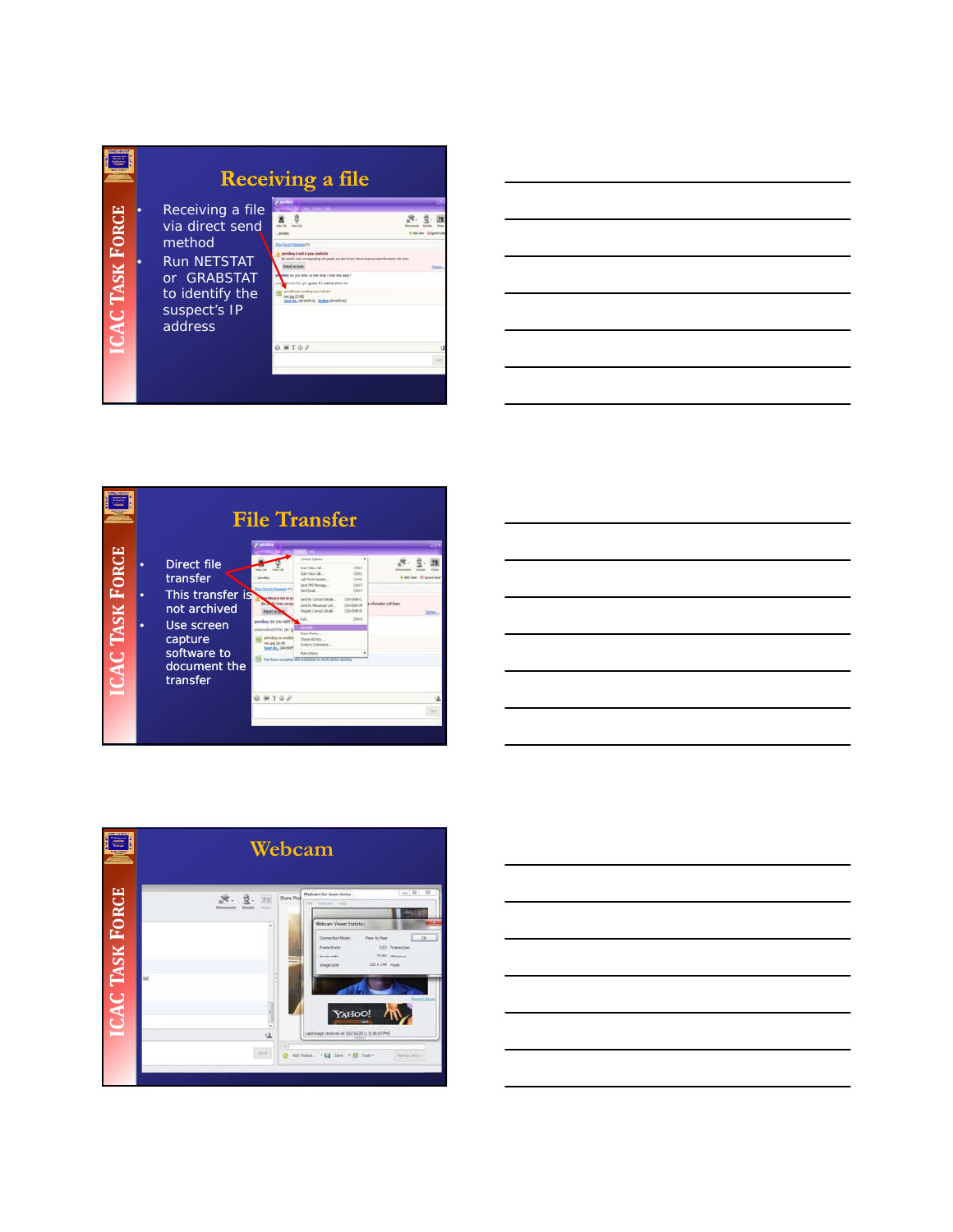#### **Best Bets to Capture IP**

- Webcam/P2P
- File Transfer
- Photo Sharing (saving full file only)

#### **Webcam vs. Video Call**

- YM 10 and above replaced webcam with video call
- This is a video conference which includes voice chat
- Initiating a video call activates your cam and microphone
- Accepting a video call does the same thing!

#### **Webcam vs. Video Call**

- Webcams can be broadcast to multiple viewers –video call is one-on-one
- Webcam alone is still available
- Actions $\rightarrow$  More Actions
- Disable mic and webcam prior to UC chat sessions!

## 靈

**K**

**TAS**

**ICAC**

**K**

**TAS**

**ICAC**

**K**

**TAS**

**ICAC**

**FORCE**

富

**FORCE**

Ξ,

**FORCE**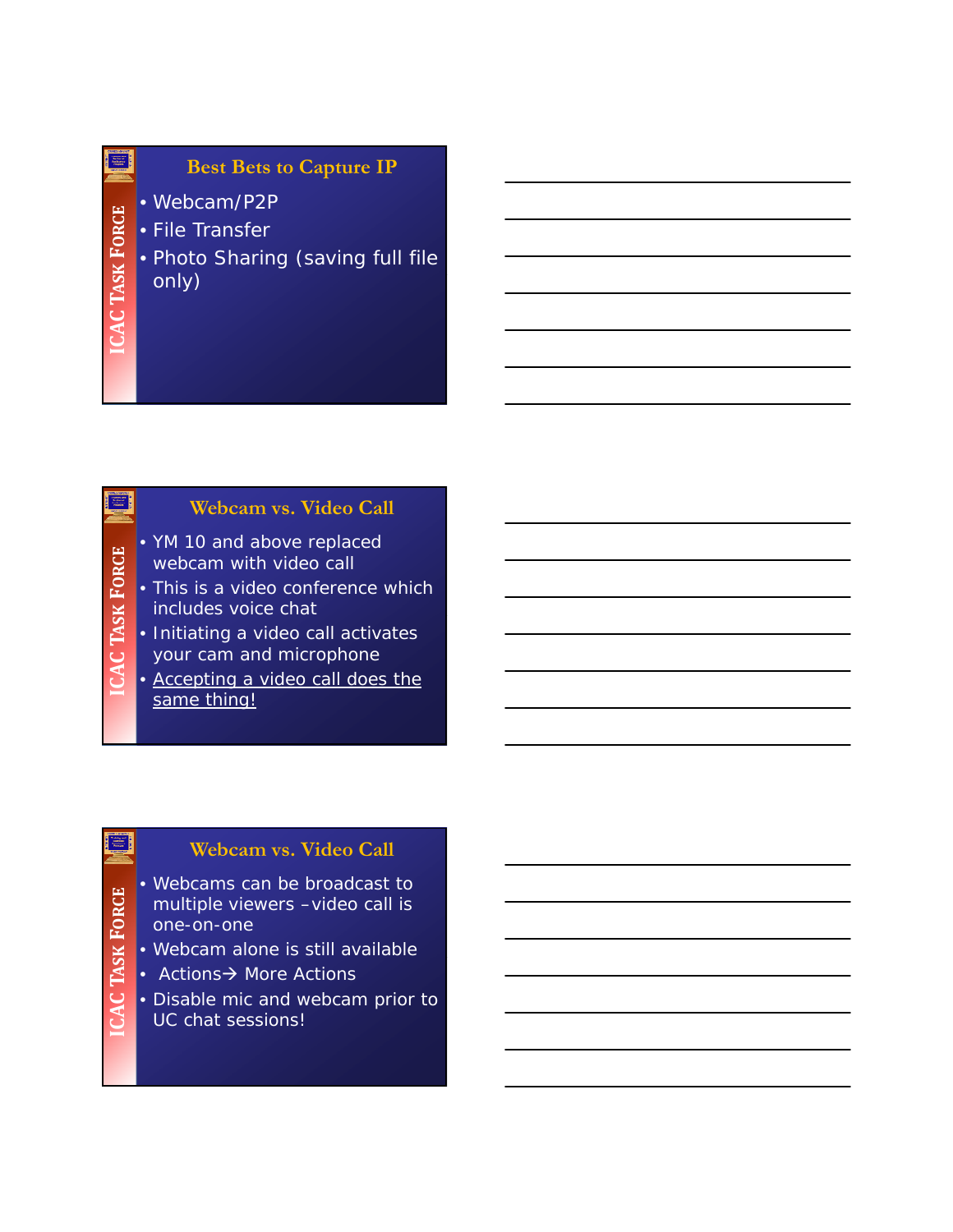

|                                              | <u> 1989 - Johann Stoff, deutscher Stoff, der Stoff, der Stoff, der Stoff, der Stoff, der Stoff, der Stoff, der S</u> |  |  |
|----------------------------------------------|-----------------------------------------------------------------------------------------------------------------------|--|--|
| the control of the control of the control of |                                                                                                                       |  |  |
|                                              |                                                                                                                       |  |  |
|                                              |                                                                                                                       |  |  |
|                                              |                                                                                                                       |  |  |
|                                              |                                                                                                                       |  |  |

#### **Aliases**

- An alias allows you to send and receive messages under another name
- The alias is linked to your main screen name
- Other users will see you only as the alias name
- Alias name must be unique

**K**

**TAS**

**ICAC**

**K**

**TAS**

**ICAC**

**FORCE**

≡∣

**FORCE**

≣|

• Requires logout/login to activate

#### **Aliases**

- You can use aliases to pretend to be two people, e.g., parent and child,
	- two friends, etc
- You can also enter a chat room using your alias
- Alias name is closely linked, showing the same icon pic, availability, etc.
- You can link multiple aliases to your screen name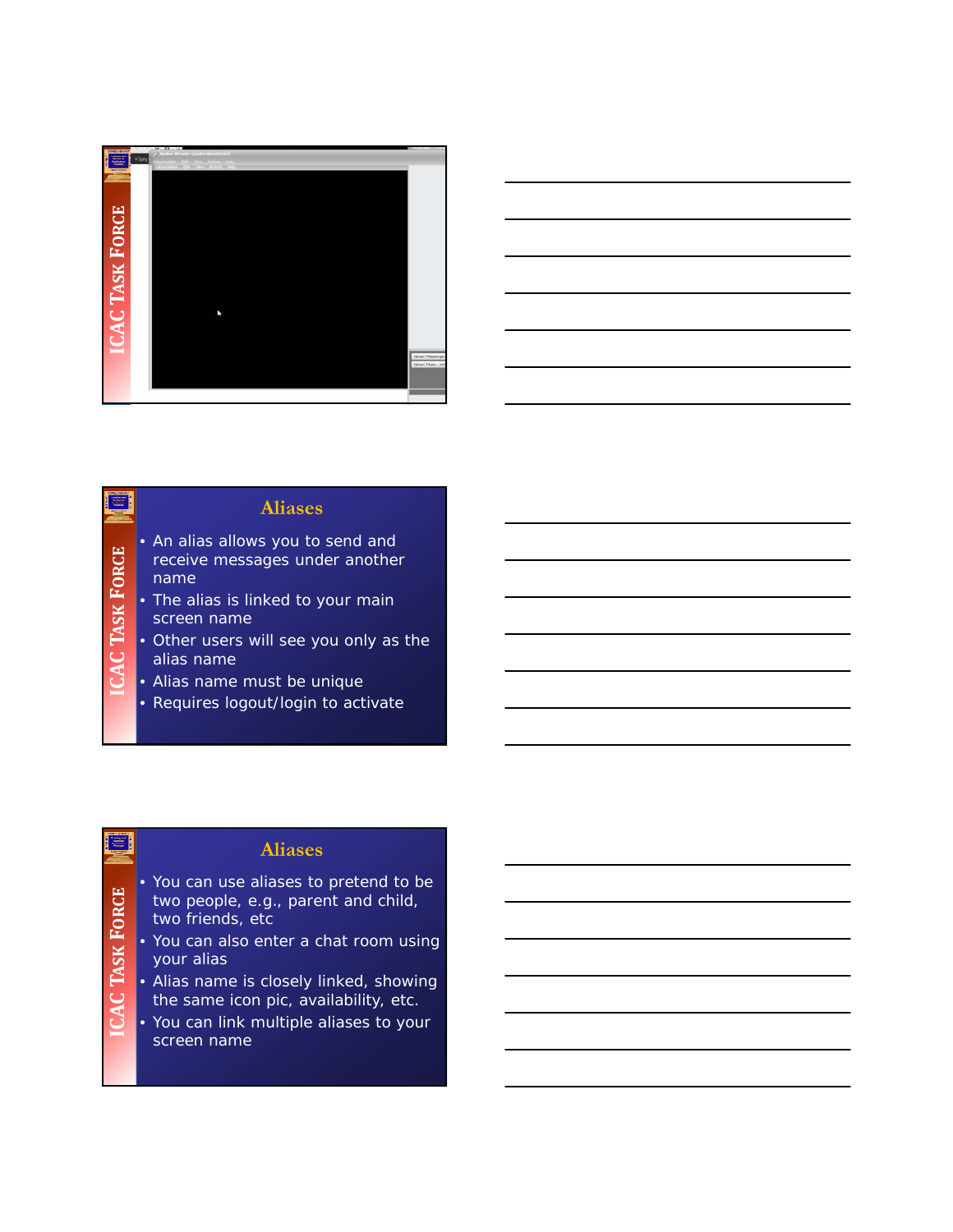









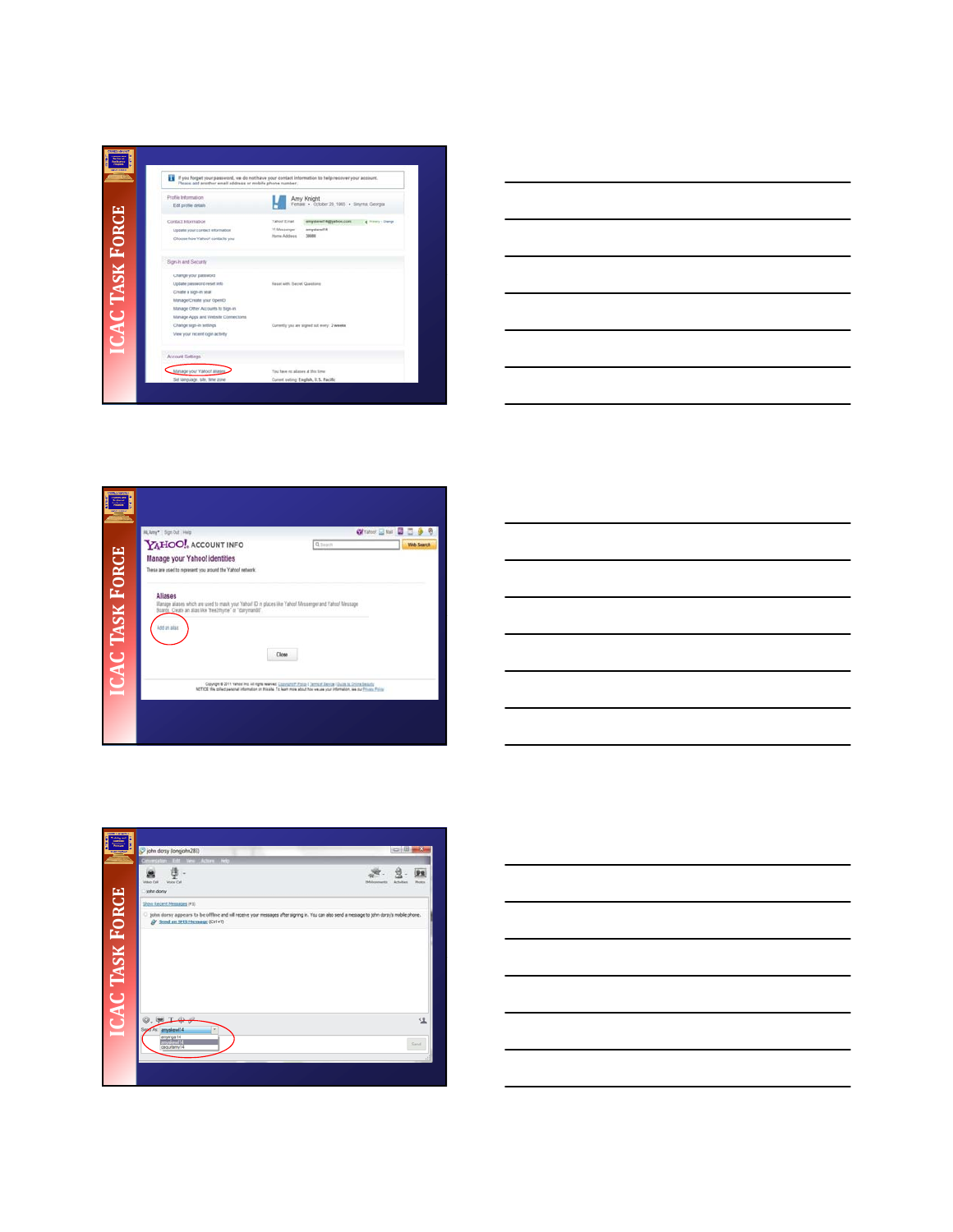







#### **Aliases**

- An alias is a great tool, but can lead to problems if you aren't careful!
- Your alias doesn't have a separate email, icon pic or availability status

**FORCE**

富

**ICAC**

**TAS**

- **K** • If you display or change your icon, it changes for the alias as well  $=$ busted!
	- It may show your "real" name if you add to Contacts
	- Email address can give you away!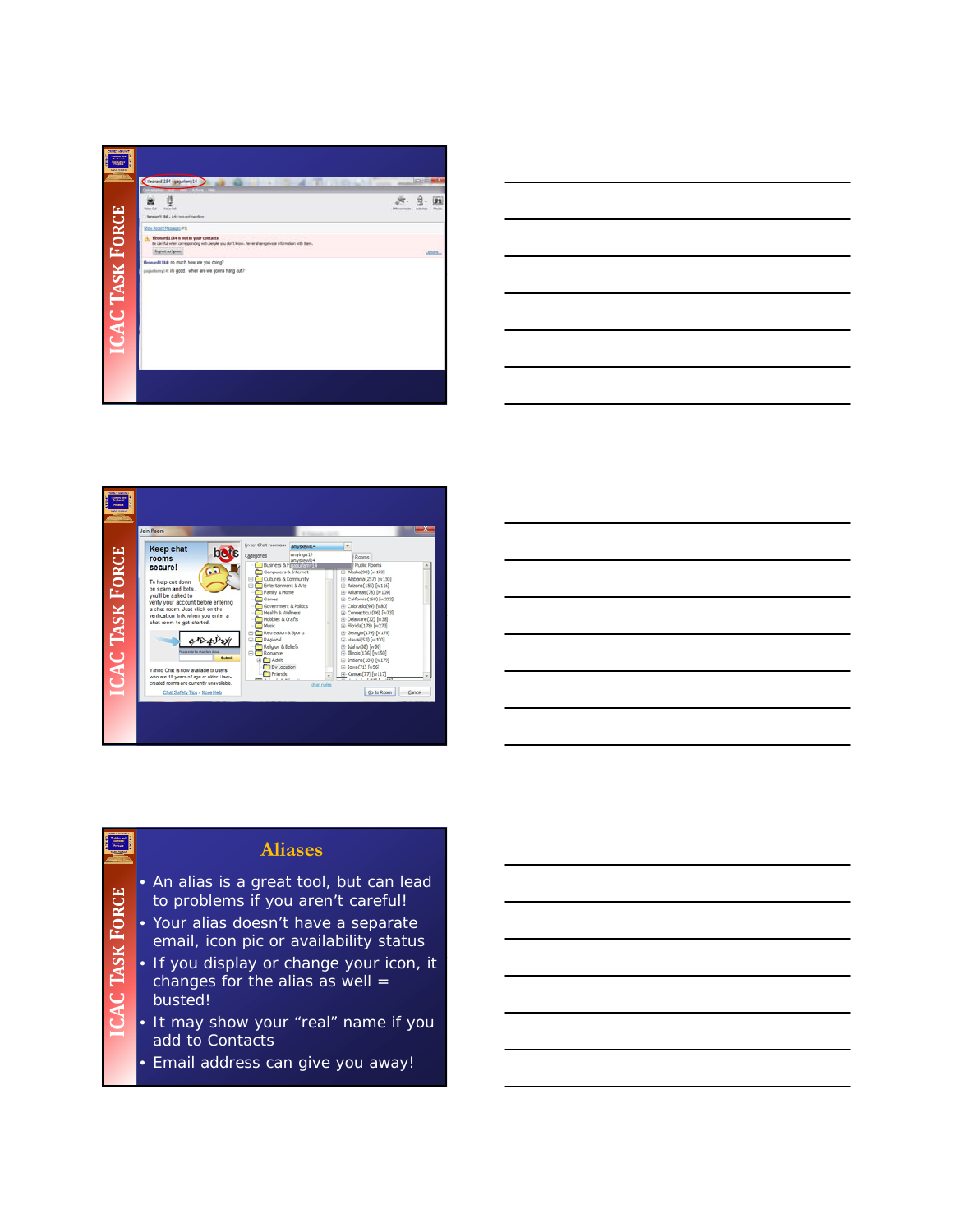

|  | _______ |
|--|---------|
|  |         |
|  |         |
|  |         |
|  |         |
|  |         |
|  |         |
|  |         |
|  |         |
|  |         |
|  |         |
|  |         |
|  |         |
|  |         |
|  |         |
|  |         |
|  |         |
|  |         |
|  |         |
|  |         |
|  |         |
|  |         |
|  |         |
|  |         |
|  |         |
|  |         |
|  |         |
|  |         |
|  |         |
|  |         |
|  |         |
|  |         |
|  |         |
|  |         |
|  |         |
|  |         |
|  |         |
|  |         |
|  | $\sim$  |
|  |         |
|  |         |
|  |         |
|  |         |
|  |         |
|  |         |
|  |         |
|  |         |
|  |         |
|  |         |
|  |         |
|  | __      |
|  |         |
|  |         |
|  |         |
|  |         |
|  |         |
|  |         |
|  |         |
|  |         |
|  |         |
|  |         |
|  |         |
|  |         |
|  |         |

#### **Web-Based YM**

- In addition to the installed YM client, Yahoo also has a web-based version
- This allows users to chat directly from their mailbox
- No software has to be downloaded or installed

**K**

**TAS**

**ICAC**

**FORCE**

E,

- These chats will not be archived if you have that function enabled in YM 10 or below
- You can log into YM and the web client at the same time

|                        | <b>VAHOO!</b> MAIL<br><b>INFORMATION CONTROL CONTROL CONTROL AND AND ARRESTS</b><br>Compros Geossip ( +)                                                                                                                                                                                                                                                                                                                                                 |                   | <b>Qitares</b> |
|------------------------|----------------------------------------------------------------------------------------------------------------------------------------------------------------------------------------------------------------------------------------------------------------------------------------------------------------------------------------------------------------------------------------------------------------------------------------------------------|-------------------|----------------|
| <b>ICAC TASK FORCE</b> | <b>E</b> hour<br>$C = \frac{1}{2}$ , $\frac{1}{2}$ , $\frac{1}{2}$ , $\frac{1}{2}$ and<br>U Covenators<br>() Date<br>ц<br>$\Box$ fert<br>U team<br>$\overline{\Omega}$ has<br>1.1.<br>9.54<br>hey whats saft<br><b>Celine Contacts</b><br>2.20<br>nn hau ru?<br><b>Q</b> Jane<br><b>Number French</b><br>$-$ Australian<br><b>ENN Purchase</b><br><b>Cabin Lage Fires</b><br><b>Manufacturing</b><br><b>Colester</b><br><b>B</b> carriera<br><b>Diam</b> | <b>IS</b> outside |                |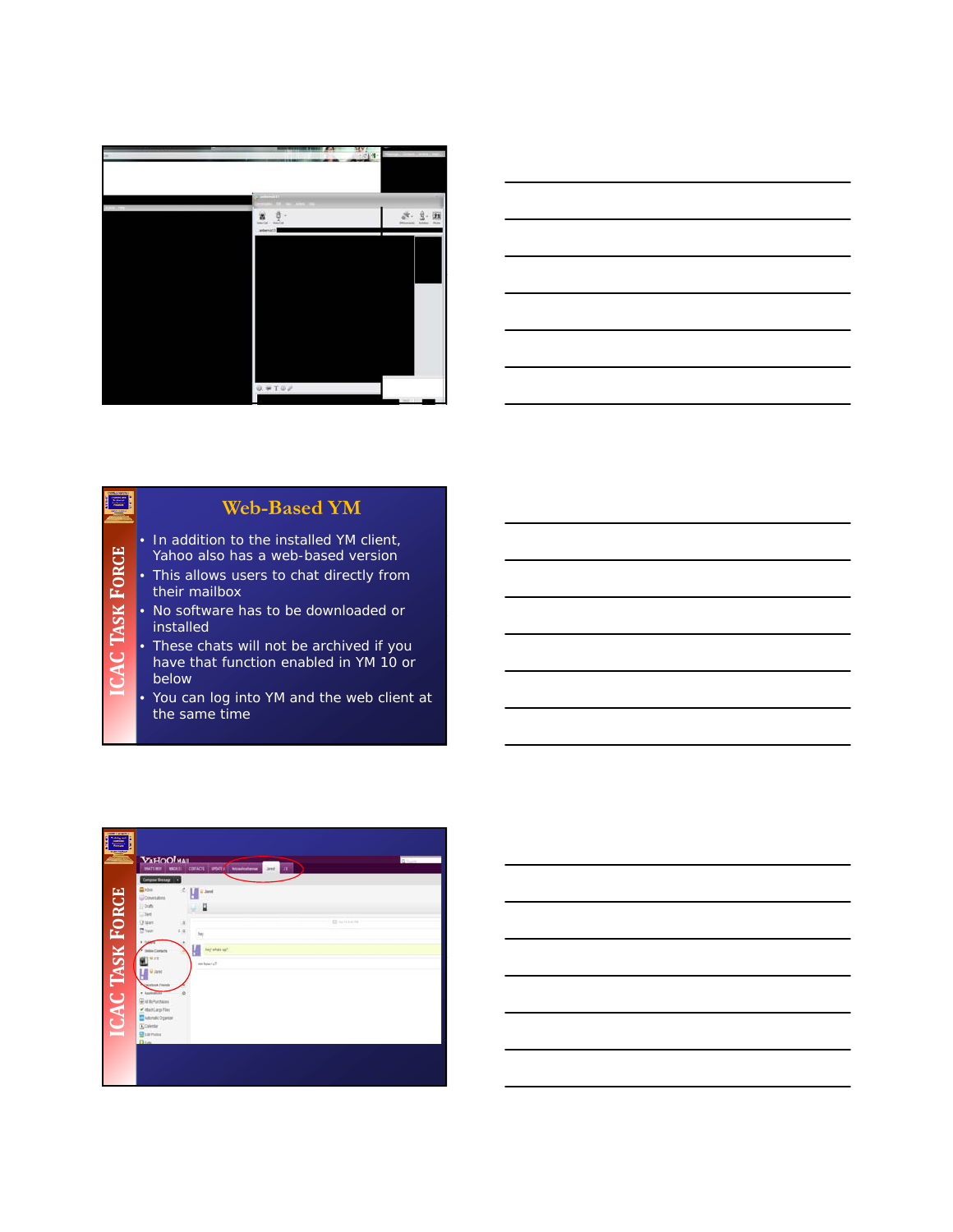#### **Archiving Basics**

- Archiving is a function available in YM 10 and below
- It can save all your chats on your local computer
- Must be enabled on each screen name and each computer

**K**

**TAS**

**ICAC**

**K**

**TAS**

**ICAC**

**FORCE**

雪

**FORCE**

靈

- Saves entire chat with date/time stamps
- Default setting is to purge files at logout

### **Archiving Basics**

- Chats are saved in a .DAT file format
- DAT files require special tools to alter or edit
- YM archive files also require a decoder to view/read outside of YM
- This makes the DAT file our "best
- evidence" for court purposes-system generated, complete, and secure

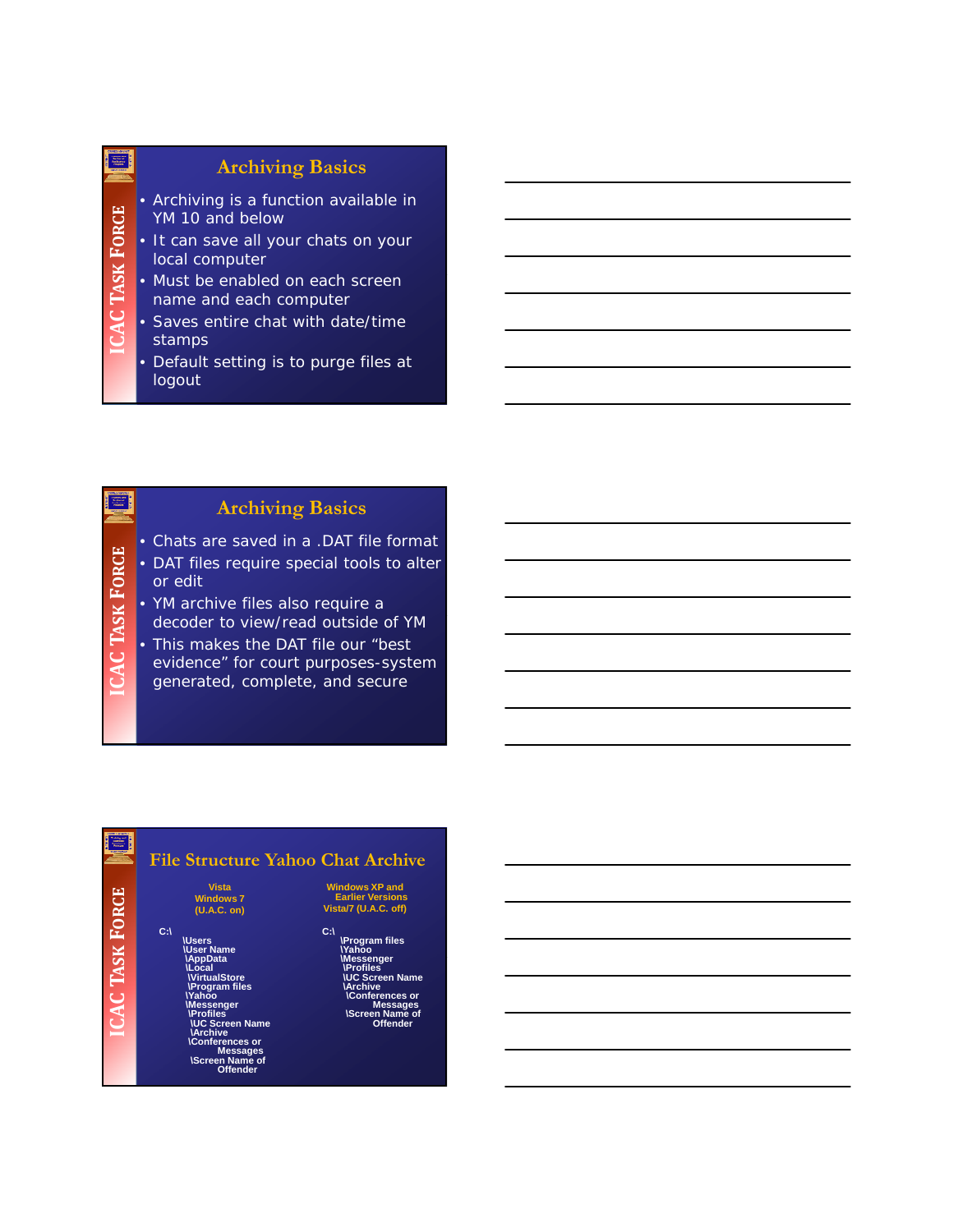#### **Conversation History**

- Yahoo 11 automatically saves copies of all your chats
- This used to be called "archiving" but is now called "conversation history"
- These chat logs are stored on Yahoo's servers and used for data mining
- Conversation history is on by default, and available from all computers and via email

#### **Conversation History**

- Includes all date/time stamps and emoticons
- Allows chats to be saved locally in a text (.txt.) format only (no emoticons)
- Includes a record of voice calls, video
- calls, SMS, and conference messages
- Local configuration not is required for this feature
- Creates periodic updates, so chats are broken up, and may not be immediately available



靈

**K**

**TAS**

**ICAC**

**FORCE**

≣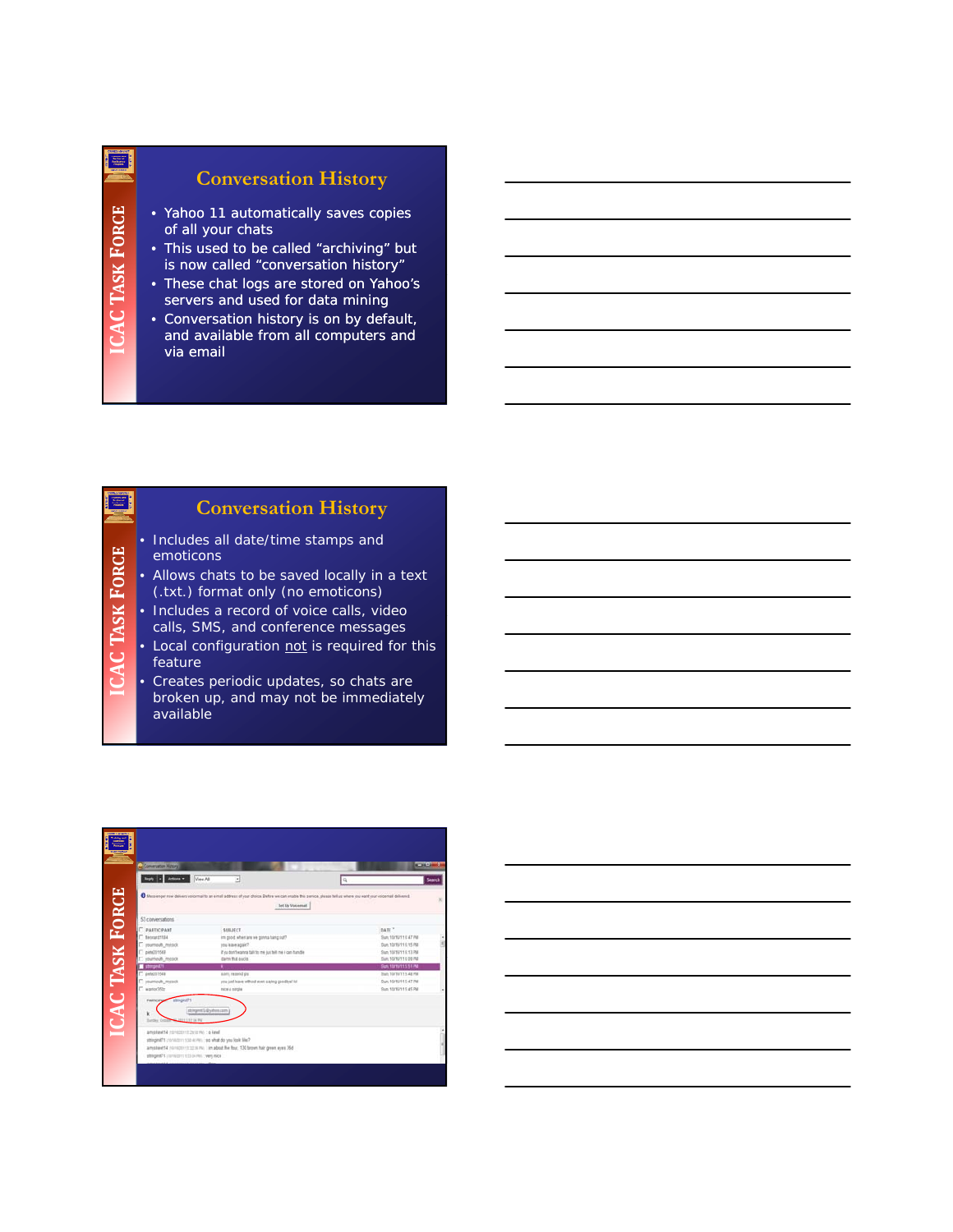



#### E) **ANTI AN** archive.txt - Notepad n File Edit Format View Help<br>Participant:Amber Wrozier **FORCE** whats up!!<br>Monday, October 17, 2011 7:56:02 PM Amber Wrozier(10/17/2011 7:31:13 PM) : sup<br>amyskevl14(10/17/2011 7:31:24 PM) : hey<br>Missed Video call with Amber Wrozier (10/17/2011 7:49:12 PM)<br>Missed Video call with Amber Wrozier (10/17/2011 7:49:12 PM)<br>Ampskewl14(10/17/ **K TAS ICAC**

### **Evidentiary Issues**

**K FORCE ICAC TAS**

高

• These changes bring with them new evidentiary issues as well as investigative issues

• LOCATION: Web based client allows chatting from any computer with Web access - no software install required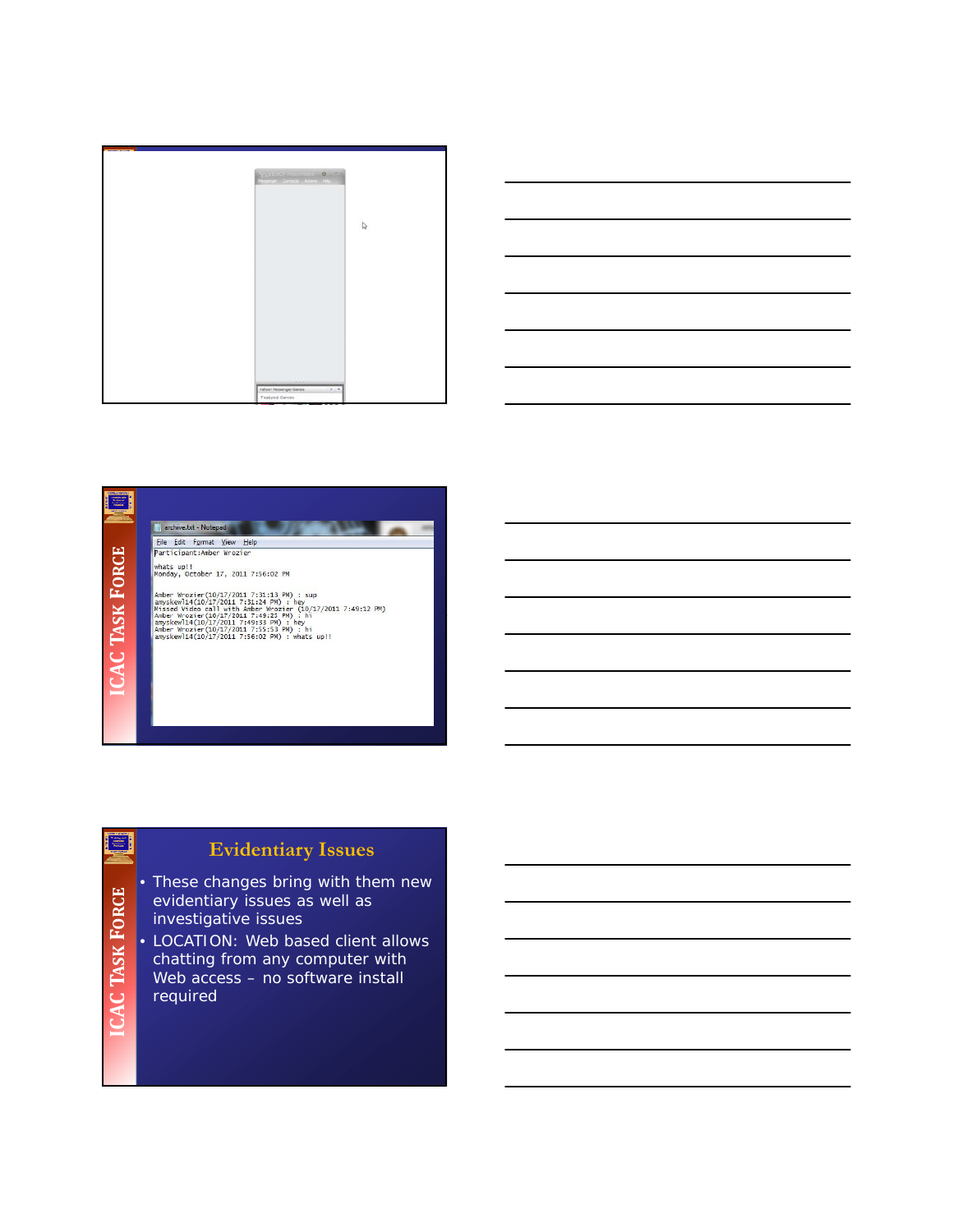#### **Evidentiary Issues**

- FORMAT: No more DAT files to keep as evidence.
- Text files are not secure, and may not be complete (time stamps, etc.)
- Some courts won't accept copy-andpaste
- How do you save your chats now?
- How will you save them with YM 11?
- Camtasia, SnagIt, Yahoo records

#### **Investigative Issues**

- Conversation History = more evidence than before
- **K FORCE** • No more concern about archiving on suspect's computer – his chats are saved! **TAS**

• His entire YM chat history will be available with a search warrant, including connection records of video and voice chats

#### **Investigative Issues**

**FORCE**

≋|

**K**

**TAS**

**ICAC**

**ICAC**

禀

- Good news: tons of pattern evidence, and more victims identified
- Bad news: tons of pattern evidence, and more victims identified
- What will this do to your workload per case?
- Multiple subpoenas/search warrants, multiple interviews, multiple referrals
- No more "It was just this once" defense

#### 靈

**K**

**TAS**

**ICAC**

**FORCE**